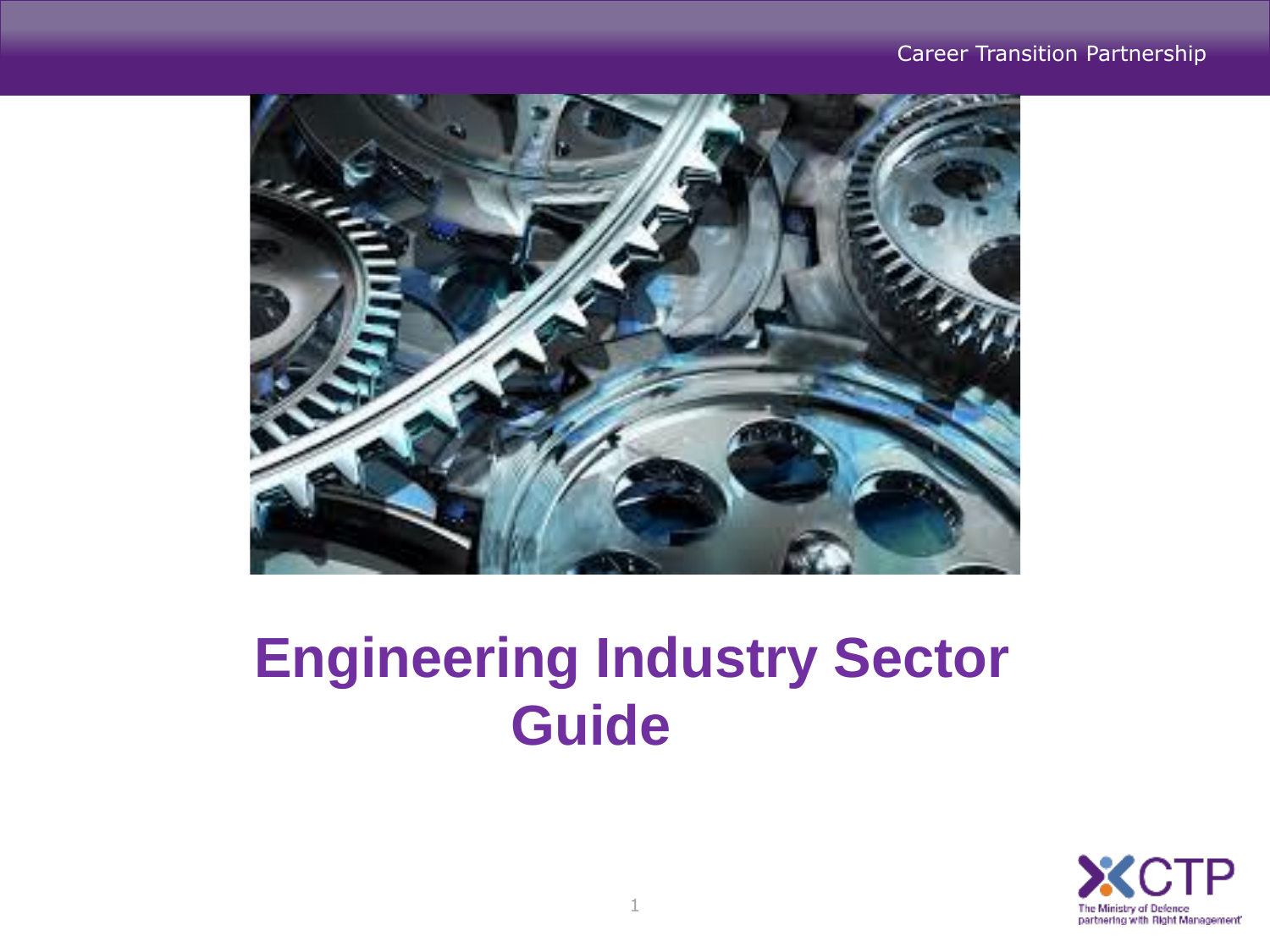# **Content**

| <b>Overview of the Engineering Sector</b>    |
|----------------------------------------------|
| Page 3                                       |
| Who are the major employers?                 |
| Page 4                                       |
| <b>Skills, Qualifications &amp; Training</b> |
| Page 7                                       |
| <b>News &amp; Trends</b>                     |
| Page 9                                       |
| <b>CTP RightJob Vacancies</b>                |
| Page 12                                      |
| <b>Useful Links</b>                          |
| Page 13                                      |

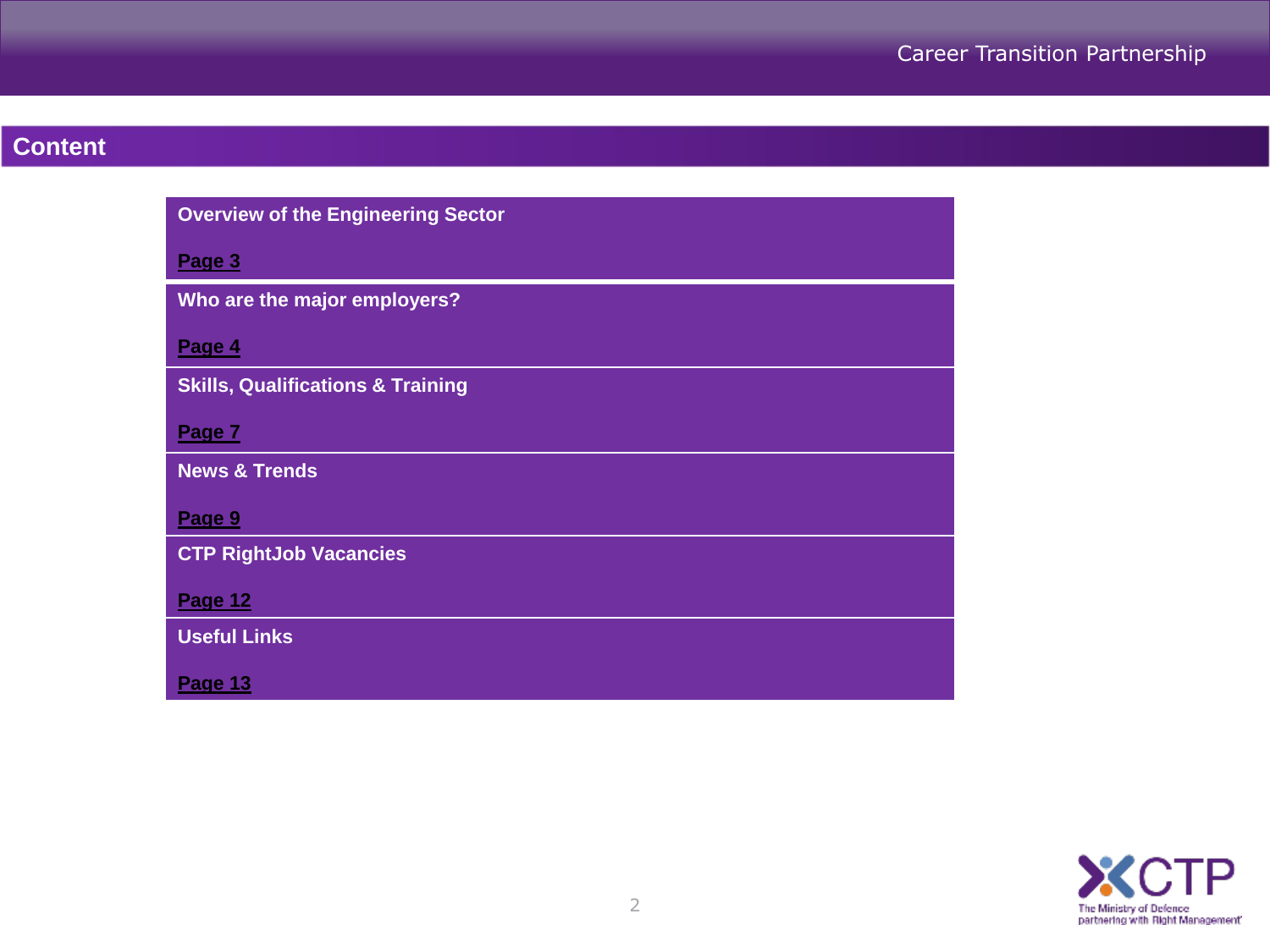## <span id="page-2-0"></span>**Sector Guide – Overview of the Engineering Sector**

Nearly 5.7 million employees work in engineering enterprises in the UK, representing just over 19% of total UK employment in all registered enterprises. As a proportion of total employment, this has remained relatively consistent for the last three years.

It has been forecast that engineering employers will need to recruit 265,000 skilled entrants annually to meet demand for engineering enterprises through to 2024, this figure has increased drastically from last year's forecast of 182,00.

It is estimated that engineering contributed £486 billion to UK GDP in 2015 – around 26% of the total and representing 2.3% growth since 2014. Source: <https://www.engineeringuk.com/research/engineering-uk-report/>

Average salaries have increased in all of the separate sectors covered by the survey, however the renewables and nuclear sectors have seen the most marked uplift (£58,695) and have taken the top spot for the first time in the survey's history, an indication that engineers working in these sectors are becoming increasingly critical to the UK economy.

The Engineer Salary Survey 2021 –. The average salary for all engineers in 20 is £56,807, an increase of 10% on last year's average of £51,253, although this may be partly the result of a smaller survey size.

[The full survey results can and report be viewed here: https://www.theengineer.co.uk/theengineer-salary-survey-](https://www.theengineer.co.uk/theengineer-salary-survey-2021/)2021/

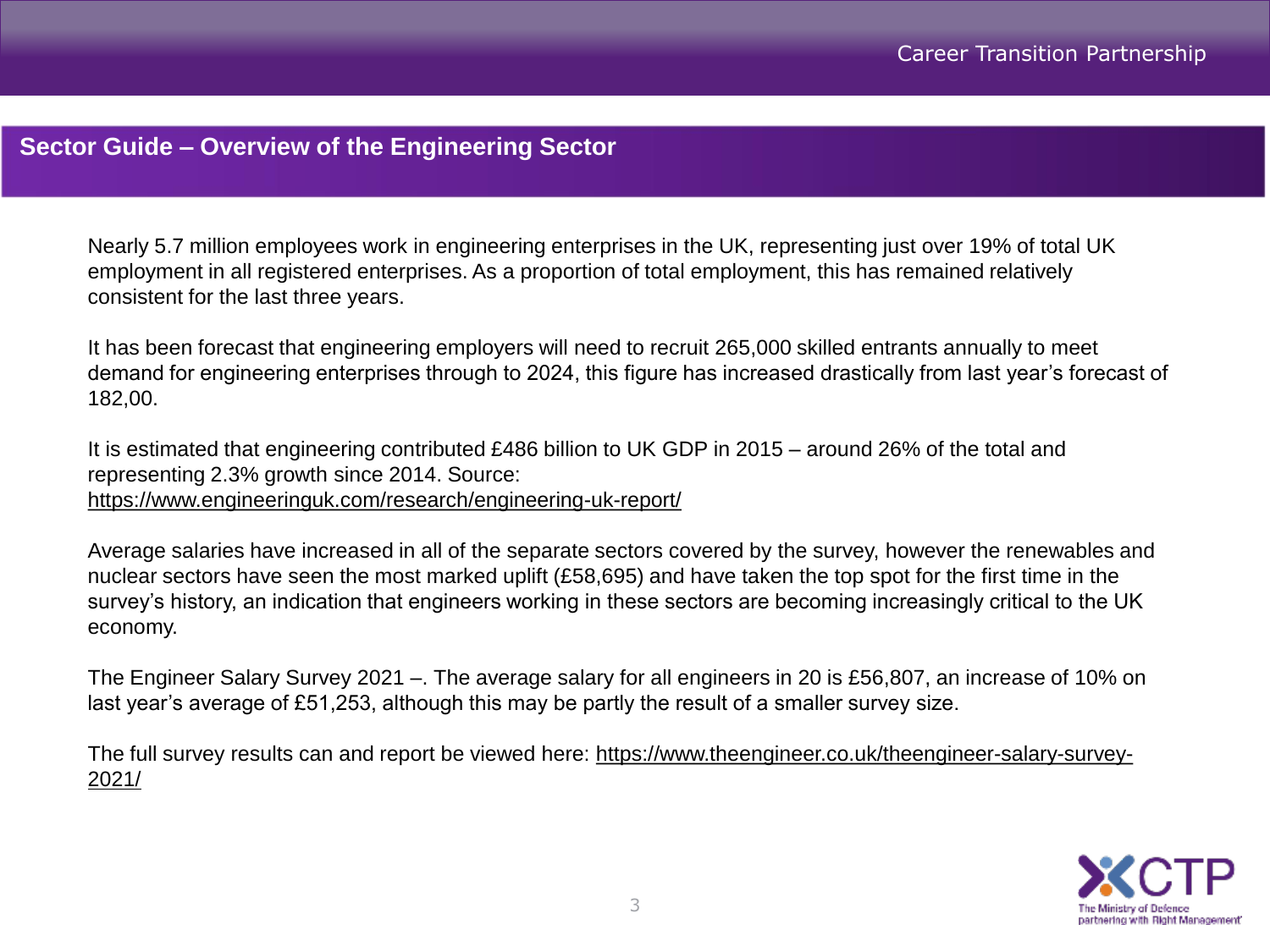The Ministry of Defence partnering with Right Management'

**SIEMENS** Mitie Foundation THALES  $\blacksquare$ **AIRBUS Biffo BOMBARDIER BAE SYSTEMS** RFNISHAI apply innovation™ e.on **NetworkRail** Ministry de<sub>&s</sub> of Defence Crossrail  $\Delta$ NFRGY

<span id="page-3-0"></span>**Who are the major employers?**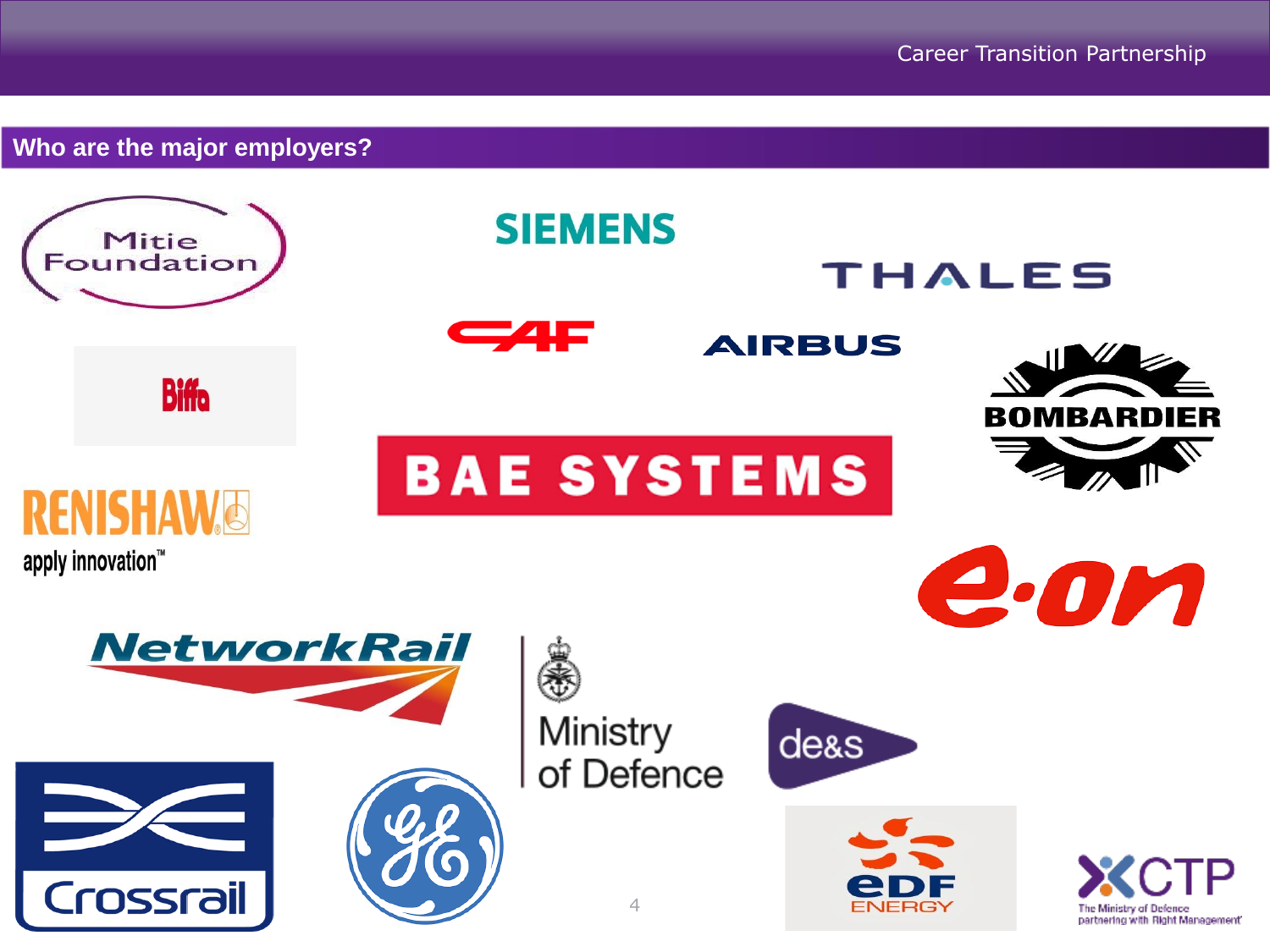## **Who are the major employers?**



**Jaguar Land Rover** JLR work closely with CTP to promote vacancies to Service Leavers and regularly attend events. JLR are seeking staff within product development which includes research, engineering, project management, quality and design. There are also engineering and supervisory roles in developing and manufacturing the motor engines, as well as various skilled trade roles, quality, logistics and engineering in the manufacture of the whole car.



**Mitie Foundation** CTP is a Referral Partner for Mitie Foundation and as such any applicant for a role advertised by Mitie can benefit from that relationship.

You should be aware of the questions on any application made to Mitie vacancies via their direct website. On every application the following questions are mandatory –

- Were you referred through a Foundation partner
	- Did you complete a Foundation programme (R2W/BCD/Beyond bars)

From these questions the Foundation are able to identify who has clicked "Yes" and ensure their applications are listed as Foundation candidates. It is easy for them to identify which candidates have completed a programme, but not who has been referred by CTP/RightJob to roles. Therefore use of RightJob for recording of applications is ideal so long as the applicant also ticks the 'Referral Partner' box on their application.



**DE&S** We are a highly specialised part of the Ministry of Defence. We employ over 11,500 talented civil servants, military personnel and private contractors From the procurement of clothes to carriers, food to fighter jets, we ensure our UK military customers – the Royal Navy, the British Army and the Royal Air Force – have the equipment and support they need to carry out their duties effectively.

We also manage the recruitment for our sister organisation – the Submarine Delivery Agency.

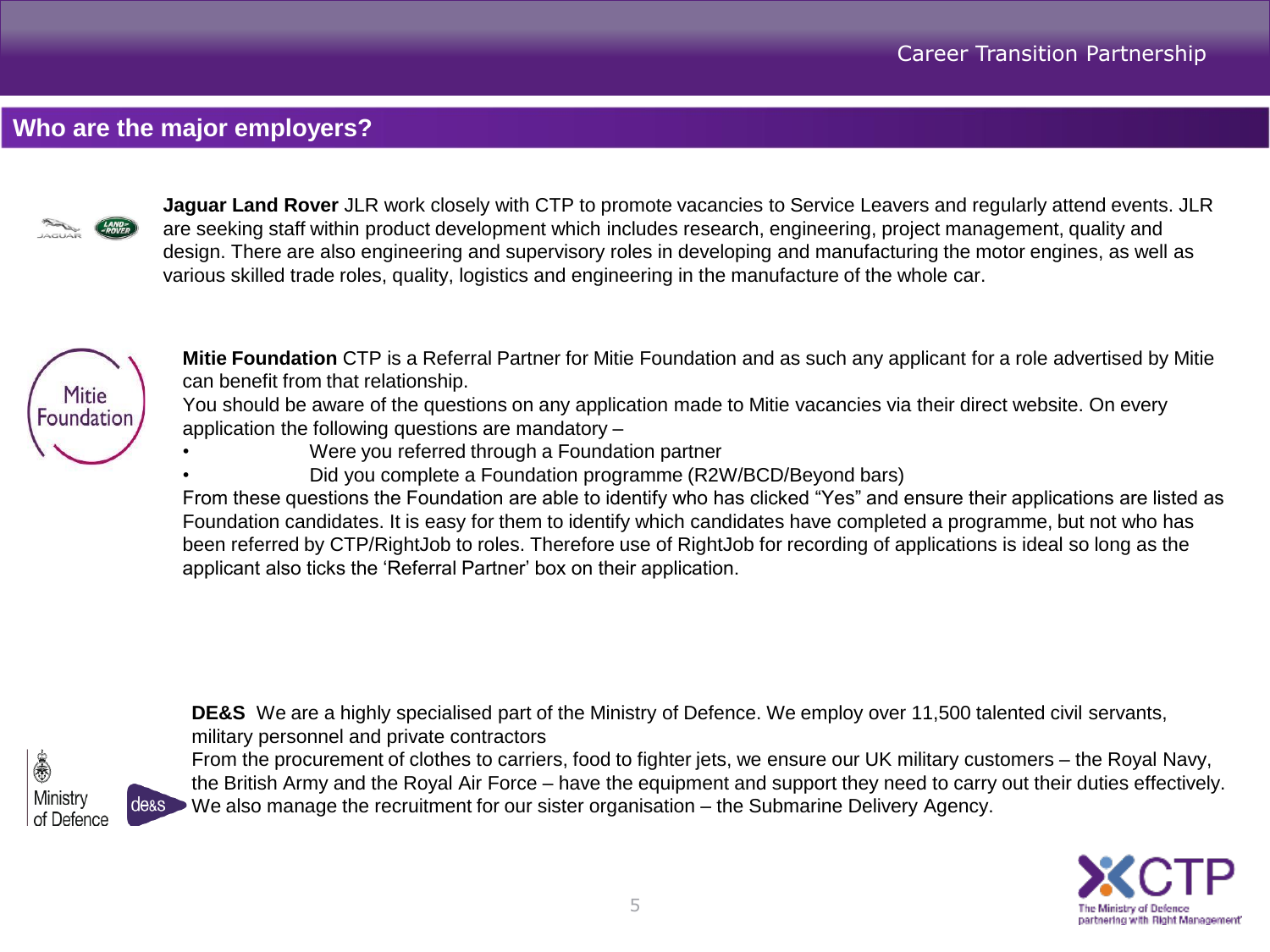## **AIRBUS**

**Airbus** directly employs 13,000 staff in the UK and many more through the supply chain. Airbus Wing Work employs staff at Filton working on the design, engineering and support of Airbus wings, fuel systems and landing gear. Assembly takes place at the Broughton site which recruits for manufacturing and engineering roles. **<https://www.airbus.com/careers.html>**



**Boeing** is a major manufacturer of commercial jetliners. Boeing Defence, Space and Security produce communication systems for military and government customers. Boeing directly employs 1700 staff throughout the UK, along with many more subcontractor staff. Boeing recruit for a wide variety of roles including design, planning, and service engineers, systems engineers, quality and project managers. <https://jobs.boeing.com/>



**GKN Aerospace** employs around 12,000 staff and their Bristol site produces parts for both Airbus and Boeing. They also operate sites in Portsmouth, Isle of Wight and Yeovil.<http://www.gkn.com/aerospace/careers/Pages/default.aspx>



**Rolls Royce** employs 16,000 staff in the UK, manufacturing engines for the civil and defence market and the growing nuclear business. Rolls Royce recruit engineers from all disciplines of electrical, electronic, instrumentation and sensor engineering to specify, design, develop, test and support control, instrumentation and protection systems and equipment.<http://www.rolls-royce.com/careers.aspx>

# **BAE SYSTEMS**

**BAE Systems** design and manufacture fixed wing combat and training aircraft for the UK and overseas defence market, and are currently working on the Typhoon fleet. They have ongoing recruitment requirements across sites, mainly in Warton, and RAF Conningsby for engineers across a range of disciplines <https://www.ctp.org.uk/job-finding/directory/bae-systems>

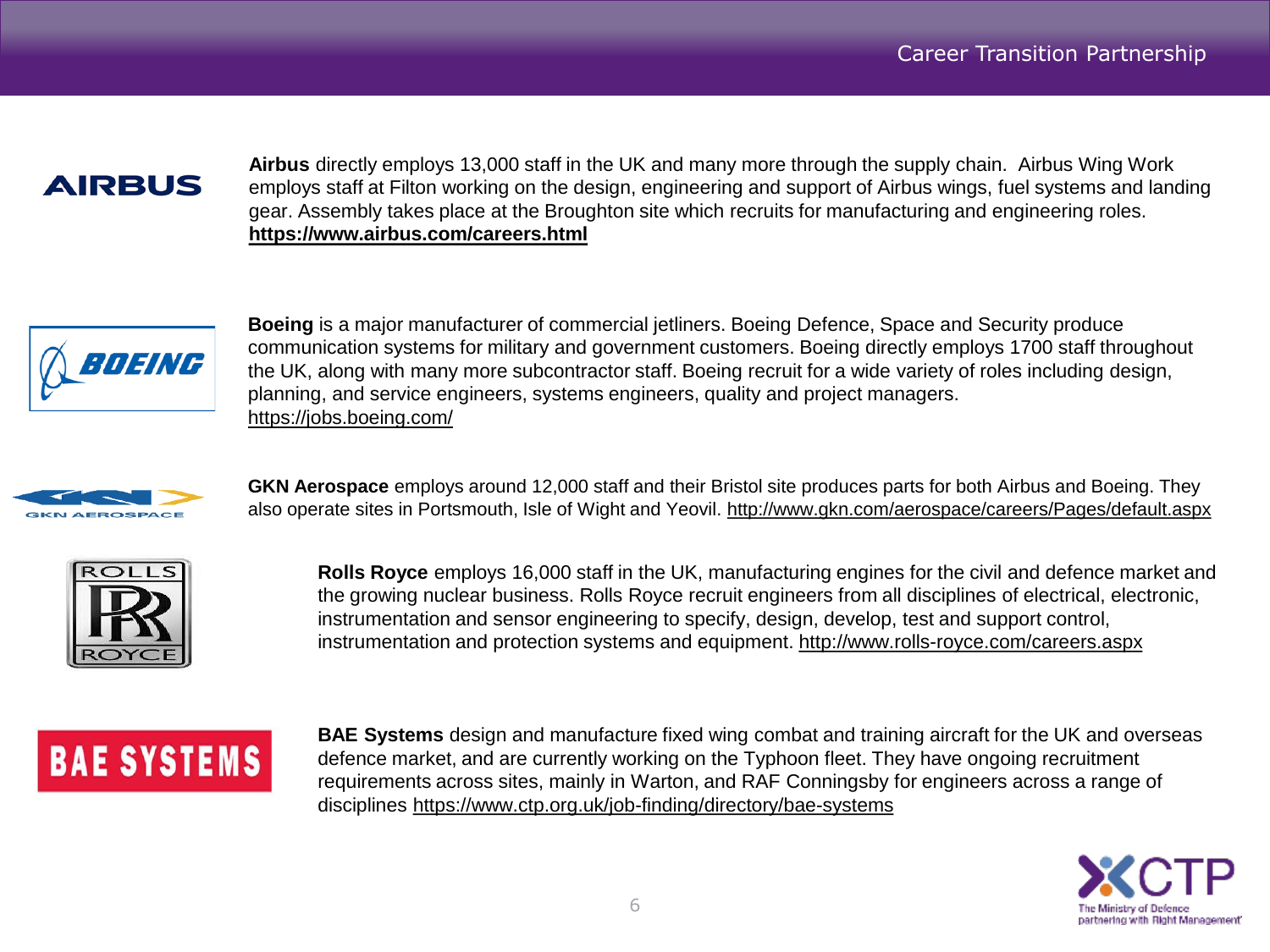## <span id="page-6-0"></span>**Skills, Qualifications & Training**

#### **Skills and Qualifications**

Many Service leavers seeking employment within engineering will have completed an engineering apprenticeship or have some form of relevant experience gained through the Armed Forces. This experience is often accredited and most Service leavers will have a civilian recognised qualification. The IET and IMECHE (see below) will assist Service personnel in identifying how their experience relates to civilian qualifications and work towards professional recognition awards.

There are opportunities for Service leavers without an engineering background to enter the industry, through an apprenticeship scheme with an Employer, through a local college, or alternatively through short resettlement courses which provide recognised civilian qualifications. For those without industry experience, it is always recommended that a period of work attachment be completed with a potential employer, in order to put into practice the skills gained during training.

Organisations who can assist with identifying training routes and professional recognition include:

#### **IET** <https://www.engineeringuk.com/research/engineering-uk-report/>

The Institution of Engineering and Technology provide advice and guidance to those in the industry and those considering a career within engineering. The IET have a membership scheme and Service personnel can be advised on career progression as well as relevant qualifications and professional recognition in the industry.

**IMechE** <http://www.imeche.org/membership-registration/become-a-member/armed-forces-and-mod>

The Institution of Mechanical Engineers host workshops, seminars and various events throughout the UK and also offer a membership scheme with professional recognition routes to become an Engineering Technician or Incorporated or Chartered Engineer.

#### **SoE** <http://www.soe.org.uk/join-soe/case-studies/engineers-in-the-armed-forces/>

Society of Operations Engineers (SOE) represents over 3,000 individuals employed within the Armed Forces. They Support engineering professionals and provide training programmes across the Army, RAF and Royal Navy

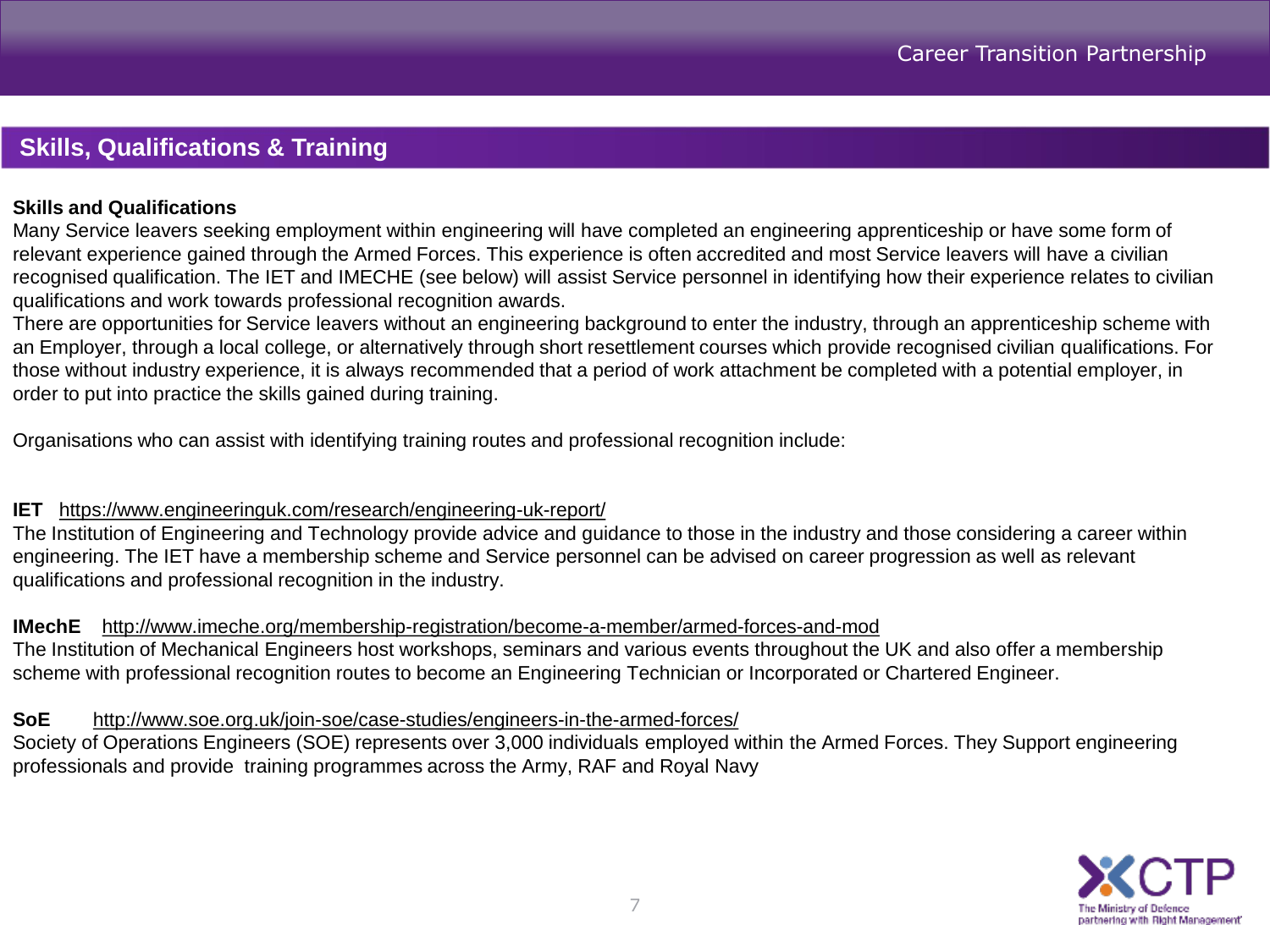## **Skills, Qualifications & Training**

#### **Training**

#### **A Craftsperson or Advanced Craftsperson**

Will normally have completed an engineering apprenticeship and will undertake day to day semi-skilled maintenance activities. Individuals would have training in electrical or mechanical crafts, control and instrumentation or plant and process.

This is likely to include an Engineering Technician / Leading Engineering Technician / Marine Engineering Mechanic from the Royal Navy; Aircraft Technician/SAC/Weapon Technician or General Technician/Cpl from the RAF or Lance Corporal/Craftsman REME/Sapper from the Army.

#### **An Engineer**

Will generally have an HND or Foundation Degree in an Engineering discipline, and a Health and Safety qualification such as IOSH. The engineer will be responsible for engineering maintenance and may be a technical specialist. They would be responsible for day to day maintenance and also overhauls, projects and modifications. They would be a logical / analytical thinker with problem solving skills, and may have some finance or budget responsibilities.

This is likely to include Chief Petty Officer /Warrant Officer Engineering Technicians from the Royal Navy; Chief Technician / Flight Sergeant /Warrant Officer from the RAF or a Staff Sergeant or Warrant Officer from the Army.

#### **An Engineering Manager**

Will often have an Engineering Degree, a substantial Health and Safety qualification such as NEBOSH and a Business Management qualification.

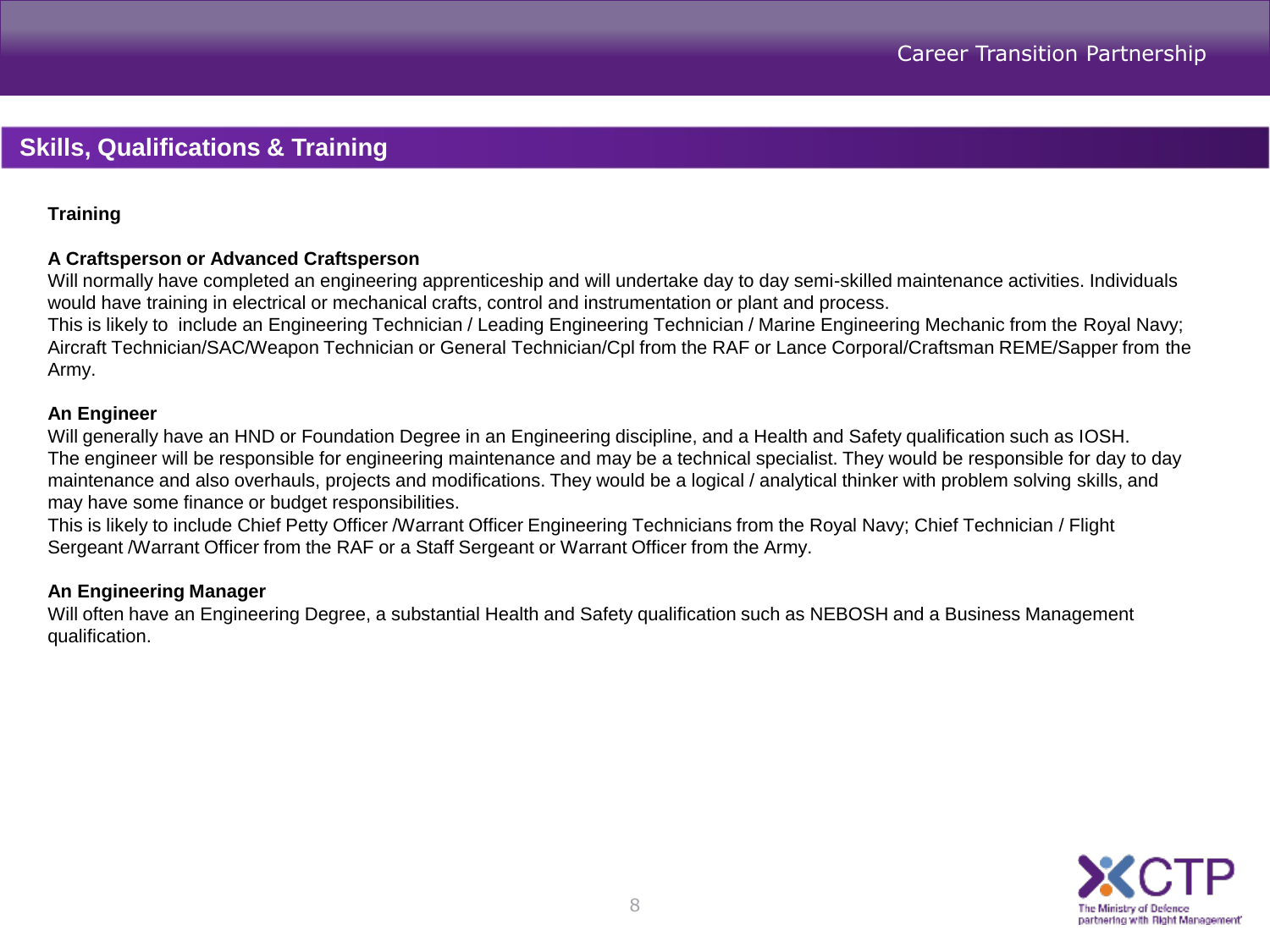#### **CTP Training**

Below is a selection of the many courses that CTP has to offer for this industry, please contact your career Consultant or the Central Booking and Information Centre for more information.

#### **CIV 02894 456200 or Mil: 9491 56200 Email: [coursebookings@ctp.org.uk](mailto:coursebookings@ctp.org.uk)**

#### **Engineering Based Courses**

For a full list please follow the link <https://www.ctp.org.uk/resettlement-training/>

- [Domestic Electrical Installation Full Scope](https://www.ctp.org.uk/resettlement-training/find-a-course/details/domestic-electrical-installation-full-scope?backto=search)
- **[IEE 18th Edition Wiring Regulations](https://www.ctp.org.uk/resettlement-training/find-a-course/details/18th-edition-wiring-regulations?backto=search)**
- [Level 3 Award in Inspection and Testing](https://www.ctp.org.uk/resettlement-training/find-a-course/details/2391-52-level-3-award-in-inspection-and-testing?backto=search)  8 days
- [L3 Diploma in Gas Utilisation and ACS Assessments Phase -](https://www.ctp.org.uk/resettlement-training/find-a-course/details/l3-diploma-in-gas-utilisation-and-acs-assessments-phase-1?backto=search) 35 Days + work attachment
- [Programmable Logic Controllers](https://www.ctp.org.uk/resettlement-training/find-a-course/details/level-3-award-in-programmable-logic-controllers?backto=search)
- [Air Conditioning & Refrigeration Technology](https://www.ctp.org.uk/resettlement-training/find-a-course/details/air-conditioning-and-refrigeration-technology?backto=search)

CTP also offer a range of related training courses relevant to certain Engineering Management positions:

- Prince  $2 5$  days
- [APM Project Management](https://www.ctp.org.uk/resettlement-training/find-a-course/details/apm-project-management-pmq?backto=search)  10 days
- [NEBOSH General Certificate –](https://www.ctp.org.uk/resettlement-training/find-a-course/details/nebosh-general-certificate?backto=search) 15 days
- [NEBOSH Environmental Management –](https://www.ctp.org.uk/resettlement-training/find-a-course/details/nebosh-certificate-in-environmental-management?backto=search) 6 days
- [Lean Six Sigma \(Green Belt Foundation\)-](https://www.ctp.org.uk/resettlement-training/find-a-course/details/level-5-certificate-in-service-improvement-(lean-six-sigma)) 5 days
- [Finance for non-Financial Managers-](https://www.ctp.org.uk/resettlement-training/find-a-course/details/strategic-finance-for-non-financial-managers) 2 days
- [Potential Facilities Manager-](https://www.ctp.org.uk/resettlement-training/find-a-course/details/potential-facilities-manager) 10 days
- [IWFM Facilities Management L4 Award-](https://www.ctp.org.uk/resettlement-training/find-a-course/details/facilities-management-level-4-award-(iwfm)) 5 days

There are several CTP Preferred Suppliers who also offer relevant training for those considering trades such as HVAC, Plumbing, Gas and Electrical. Other suppliers may provide training towards a career in renewables, railway, signalling, locksmiths, marine engineering and oil and gas[.](https://www.ctp.org.uk/preferred-suppliers) <http://www.ctp.org.uk/preferred-suppliers>



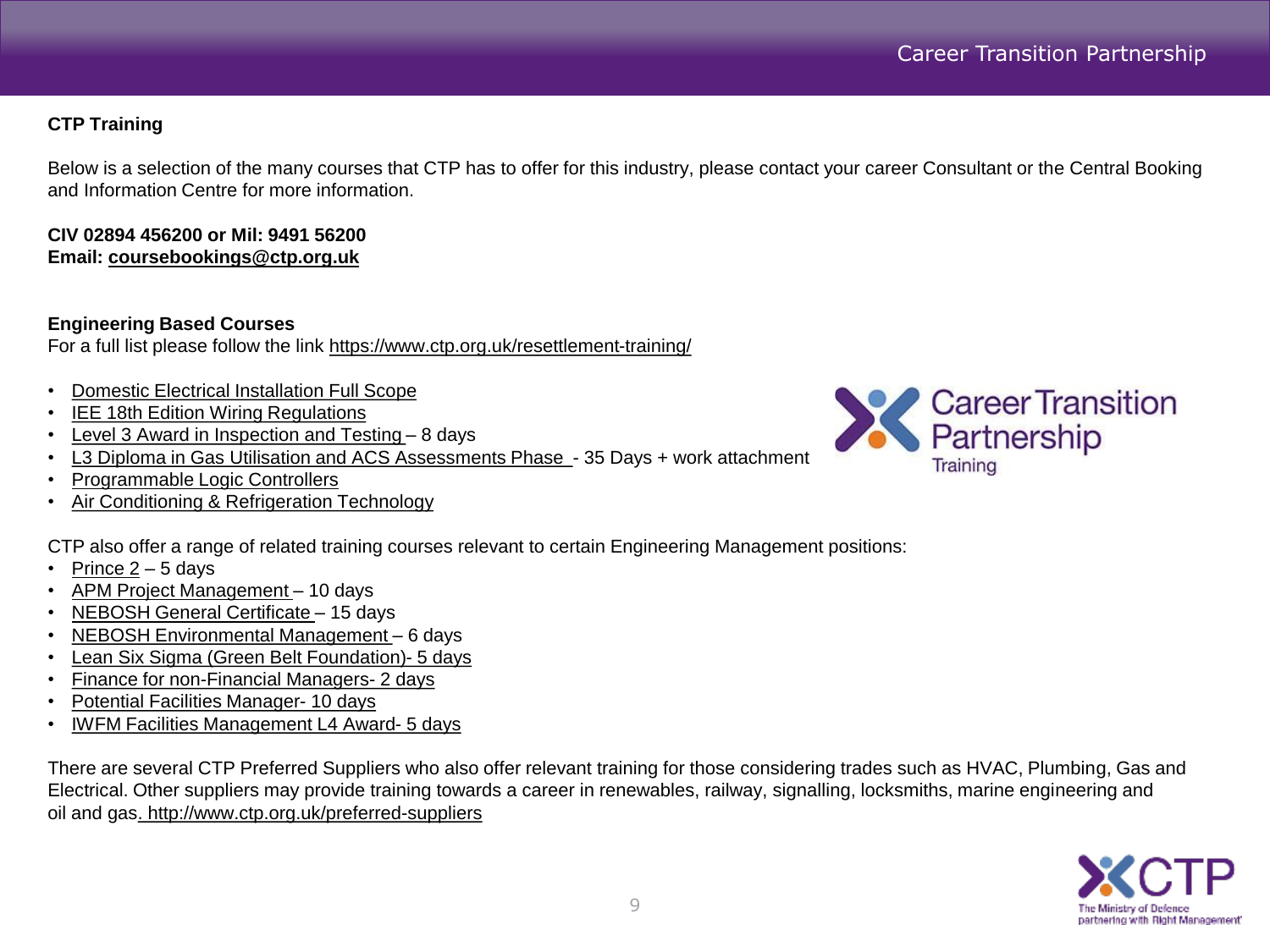

## **COVID – 19 Virtual Training Option**

# Virtual Classrooms Becoming A Reality!



During this COVID – 19 Pandemic, CTP have been working hard to ensure that Service leavers can access resettlement services in the safest possible way and we have introduced Virtual Classrooms to some of our existing Vocational Training courses.

A course delivered in a Virtual Classroom is where learners log into an online platform, from their home or safe location and they can see and interact with a live trainer who is delivering the course in the same way as it would be in the classroom. End of course examinations are taken online and learners will be required to have a webcam, microphone and speaker/headset in order to interact fully.

Those who have already booked places on our face to face courses between now and 30 April have been offered the opportunity to switch onto our Virtual Classroom courses, and we will be opening up bookings for our May courses shortly. For further information on [courses and start dates please visit our website https://www.ctp.org.uk/resettlement-training/find-a-course?department=general](https://www.ctp.org.uk/resettlement-training/find-a-course?department=general-management)management

To book your place please contact CBIC on 01252 954007 Please read through our **[Frequently Asked Questions](https://www.ctp.org.uk/covid19-FAQs)** which answers many of your queries regarding training during the current COVID -19 situation

#### **New Vocational Training course dates to September 2022 are available on our website!**

CTP are pleased to advise that our vocational training course dates are now available for booking for courses commencing up to September 2021!

We have added additional availability to our most high demand courses, and continue to offer a range of highly subsidised contract funded training, providing excellent value for money.

10 To make a booking for any of our courses, please call our Course Bookings & Information Centre CBIC on 01252 954007.Course dates, locations and prices can be found on our website, along with detailed descriptions and downloadable factsheets.

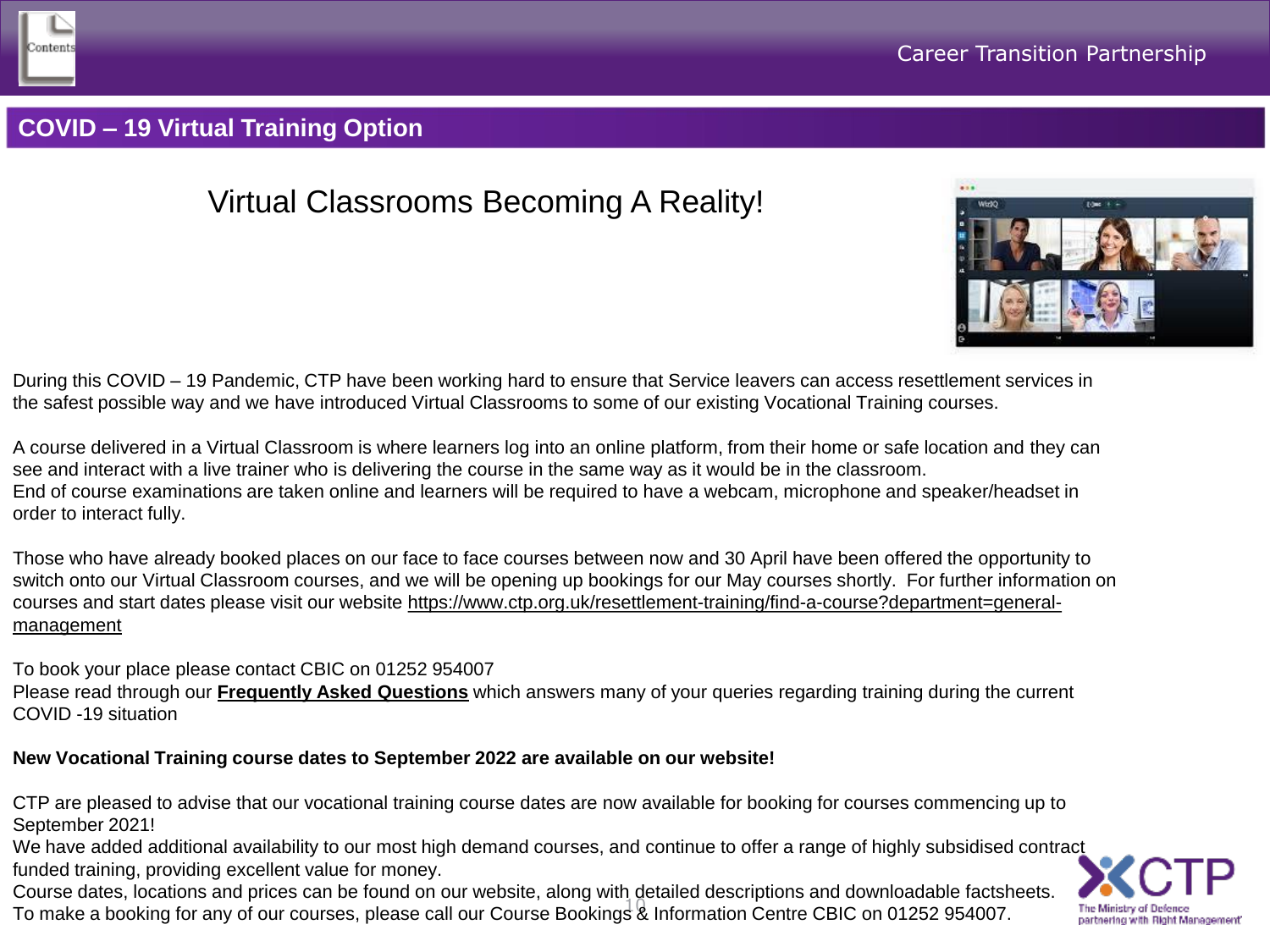### <span id="page-10-0"></span>**News and Trends**

#### [Surrey to evaluate weld integrity of fusion plant steel](https://www.theengineer.co.uk/surrey-study-set-to-evaluate-weld-integrity-of-fusion-plant-steel/)

Materials engineers at Surrey University are gathering data and developing a simulation model to prove whether welds are safe and effective to use in future fusion energy plants.

#### ["Thin shell' floors could cut carbon in construction](https://www.theengineer.co.uk/thin-shell-floors-could-cut-carbon-in-construction/)

The 'thin shell' vaulted floor was developed by a team of structural engineers, mathematicians and manufacturing experts at the Universities of Bath, Cambridge and Dundee. Compared with a traditional flat slab floor, the innovation is said to use 75 per cent less concrete and 60 per cent less carbon in its construction.

#### [Babcock and Plymouth Science Park launch additive manufacturing lab](https://www.theengineer.co.uk/babcock-and-plymouth-science-park-launch-additive-manufacturing-lab/)

Aerospace, defence and security giant Babcock International has joined forces with Plymouth Science Park to launch a state of-the-art additive manufacturing (AM) centre that will enable the company to address obsolescence and supply chain issues by directly printing metal parts.

#### [McLaren revs up for inaugural Extreme E](https://www.theengineer.co.uk/mclaren-inaugural-extreme-e-gade/)

McLaren is set to make its debut in Extreme E, the e-racing series that starts in Neom, Saudi Arabia in the Desert leg of a race calendar that will take place on four more off-road race tracks – Island, Ocean, Copper, and Energy – that are designed to push each team's 1780kg Odyssey 21 vehicle to its limits, and also to highlight the impacts of climate change on the terrain which they race.

#### [Airbus and CFM to demonstrate hydrogen combustion on an A380](https://www.theengineer.co.uk/airbus-and-cfm-to-demonstrate-hydrogen-combustion-on-an-a380/)

According to Airbus, the programme will ground and flight test a direct combustion engine fuelled by hydrogen, in preparation for entry-intoservice by 2035. The demonstration will use an A380 flying testbed equipped with liquid hydrogen tanks prepared at Airbus facilities in France and Germany.

#### [Gravitricity awarded grant for 4MWh storage solution](https://www.theengineer.co.uk/gravitricity-grant-4mwh-energy-storage-beis/)

The Edinburgh-based energy storage specialists will work with Industrial Systems and Control (ISC), winch specialists Huisman and Careys Civil Engineering to deliver the front-end engineering design (FEED) for a 4MWh, multi-weight system using a custom-built shaft.

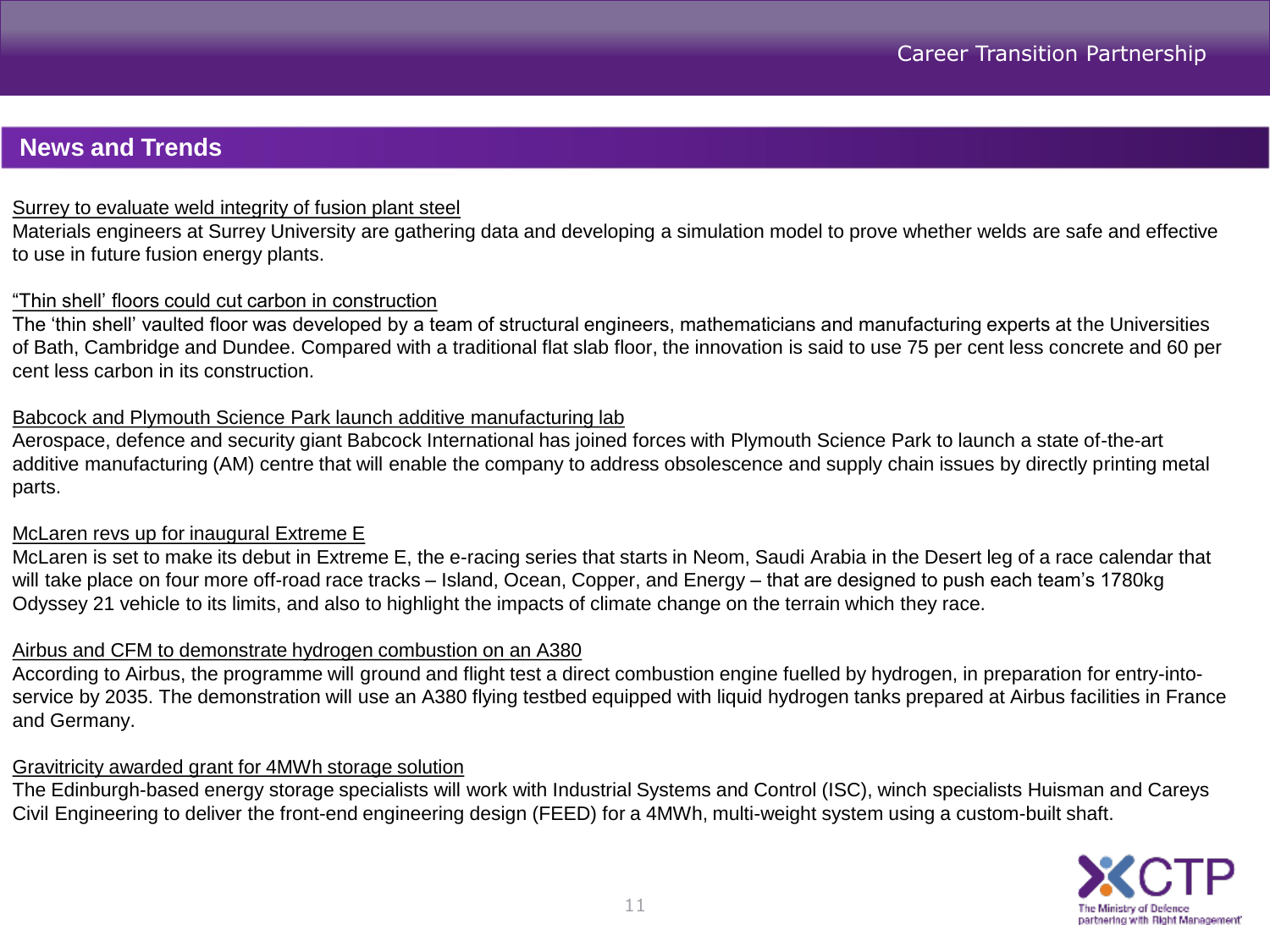

## To view all live vacancies in this sector, first login to your right job account at **[www.ctp.org.uk](http://www.ctp.org.uk/)**

For All Engineering vacancies, then click this link **[Engineering Vacancies](https://rightjob.ctp.org.uk/jobsearch/JobsHome/BrowseByIndustry?name=Engineering)**

The below links for specific roles: For Engineering **[Domestic](https://rightjob.ctp.org.uk/jobsearch/JobsHome/BrowseByIndustry?name=Engineering%20-%20Domestic)** For Engineering **[Electrical](https://rightjob.ctp.org.uk/jobsearch/JobsHome/BrowseByIndustry?name=Engineering%20-%20Electrical)** For Engineering **[Electronics](https://rightjob.ctp.org.uk/jobsearch/JobsHome/BrowseByIndustry?name=Engineering%20-%20Electronics)** For Engineering **[Mechanical](https://rightjob.ctp.org.uk/jobsearch/JobsHome/BrowseByIndustry?name=Engineering%20-%20Mechanical)** For Engineering **[Nuclear](https://rightjob.ctp.org.uk/jobsearch/JobsHome/BrowseByIndustry?name=Engineering%20-%20Mechanical)** For Engineering **[Civil](https://rightjob.ctp.org.uk/jobsearch/JobsHome/BrowseByIndustry?name=Engineering%20-%20Civil)**

**Remember to check [RightJob](https://www.ctp.org.uk/) regularly for new opportunities**